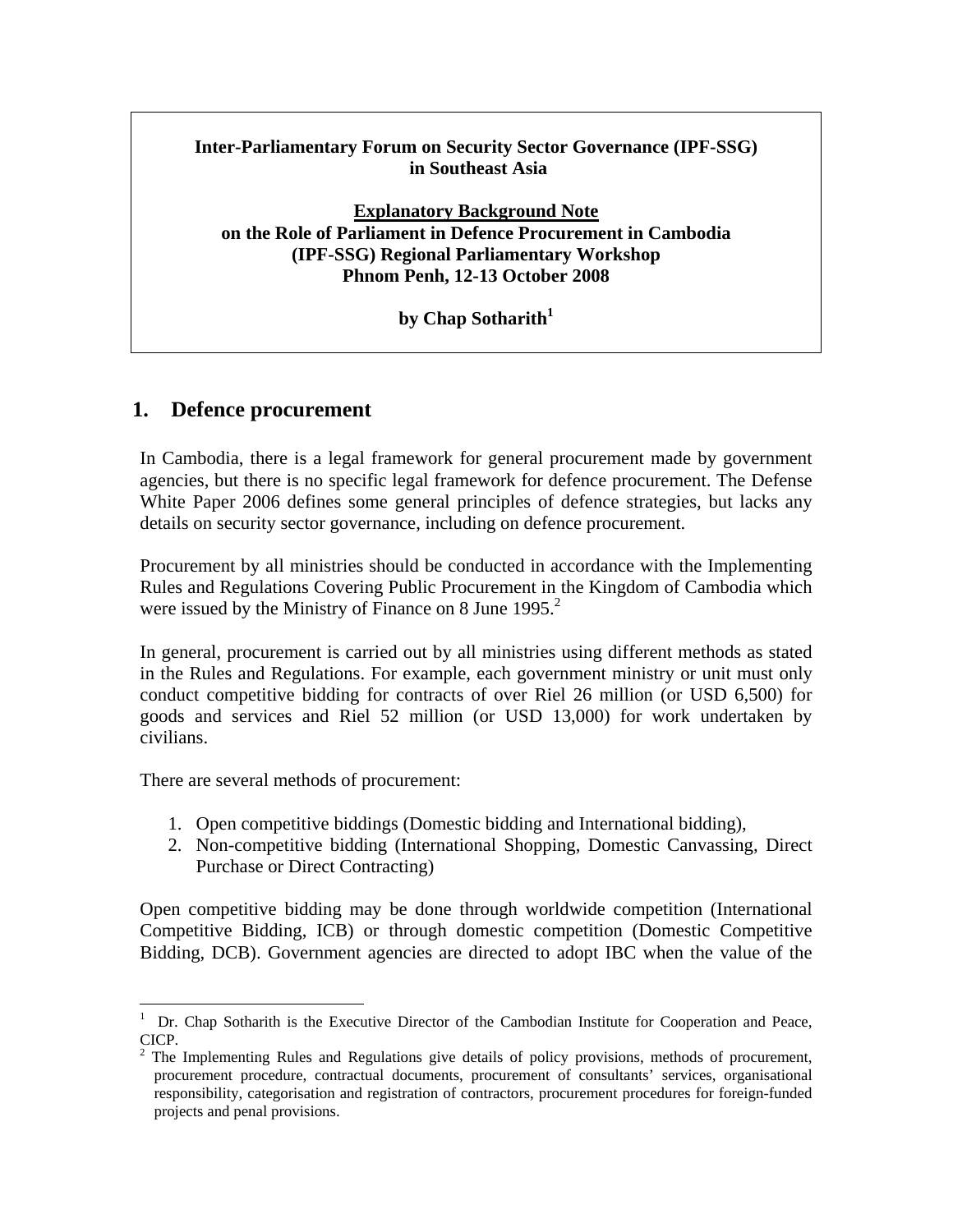contract exceeds Riel 130 million (USD 32,500) for goods and services and Riel 260 million (USD 65,000) for work carried out by civilians.

Under exceptional circumstances, the use of any method of procurement that does not match the applicable range of contract values set in the Rules and Regulations can be considered on a case-to-case basis to be decided upon by the head of the agency concerned in conjunction with the Director of the Department of Public Procurement.

For its part, defence procurement may not be conducted on the basis of the same rules and procedures that apply to the other line ministries. Due to its confidentiality, it may be done secretly with non-competitive bidding or by other means such as direct governmentto-government deals.

# **2. The agencies responsible for defence procurement**

The administration and control of the importation, production, sale, purchase, distribution and use of weapons and explosives of all types is managed by the Government through the Ministry of National Defense or the Ministry of the Interior which are empowered to do so by a sub-decree. The importation and production of weapons and explosives of all types comes under the competence of the Royal Government at the recommendation of the Ministry of the Interior if the weapons and explosives of all types are to be used for national security and of the Ministry of National Defense if the weapons and explosives are used for national defence.

Each ministry has its own procurement unit which deals with general procurement, including military supplies. This unit is usually based within the Department of Materials or Logistic Supplies. For the Ministry of National Defense, general procurement is conducted by General Department of Materials and Technical Services.

The Department of Procurement of the Ministry of Finance performs a central role, supervising all matters related to the procurement of goods and services, the procurement of civil works and the procurement of consultants to ensure that the procurement process is conducted in accordance with the laws and regulations in effect.

Some of the defence procurement is done solely by donor countries without the involvement of the Cambodian side due to laws and regulations imposed on the donors by their countries. Cambodia's defence sector has been supported by donor communities such as China, United States, Russia, France, Australia, Germany, Vietnam, Japan, India, Indonesia and others, providing it with technical assistance, training and equipment. As an example, in recent years, Cambodia has received military trucks from China and vessels from Japan. The Ministry of Defense has not been involved in procurement except to sign to acknowledge that the assistance has been received during the handing over ceremonies.

Cambodia has no laws on the freedom of information and, indeed, the role of the public and media in overseeing defence procurement is limited or non-existent due to a lack of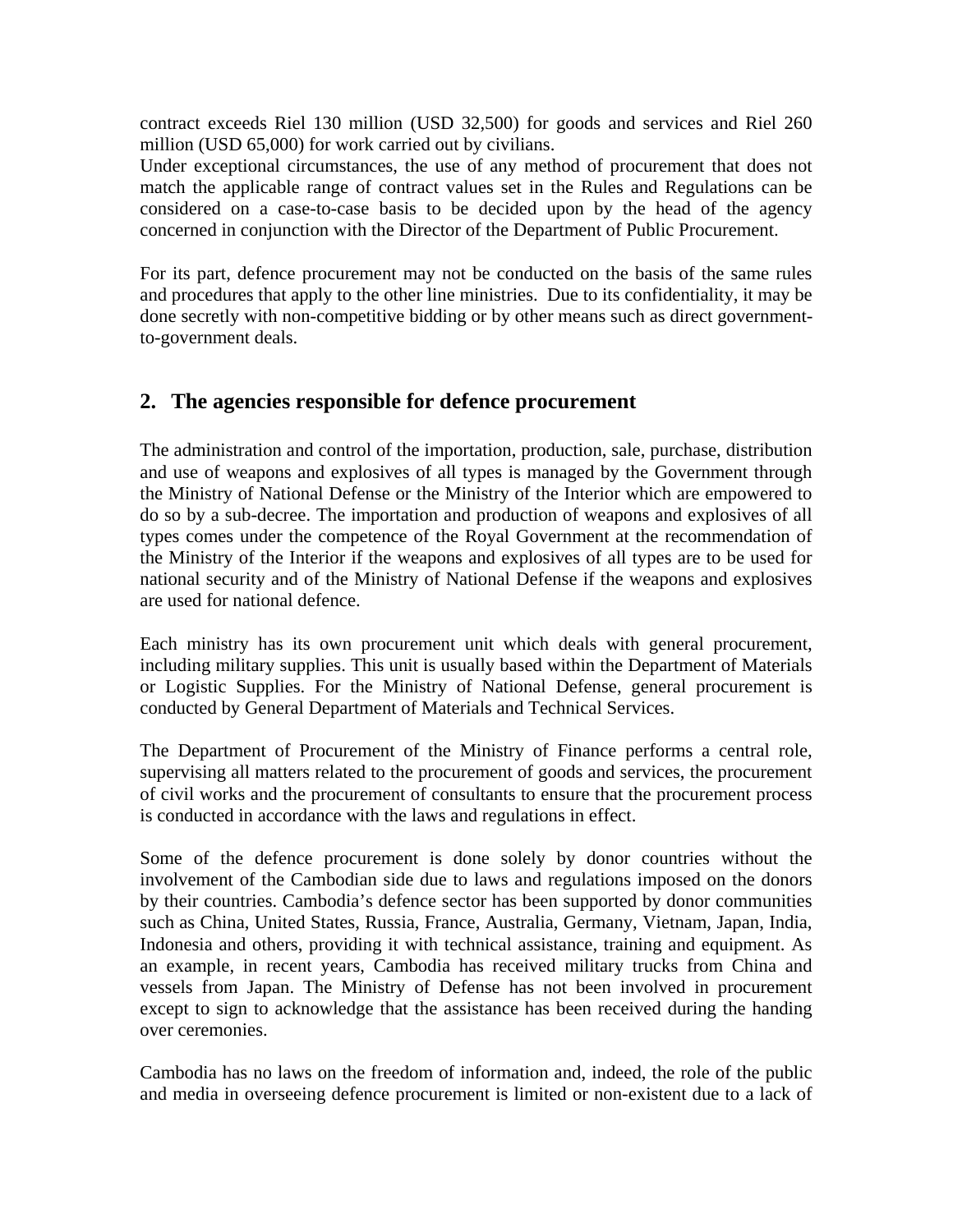information and the fact that defence procurement is a matter of national secrecy. Only a few newspapers produced by the opposition parties have raised issues involving defence procurement and have strongly criticised the government for misusing funds and the lack of transparency.

# **3. The role of parliament**

According to the Cambodian constitution, and the Internal Rules of the National Assembly, parliament is empowered with certain rights to oversee and seek clarification on defence and security issues. However, in practice, with only limited powers, the parliament hardly ever invites the Ministry of Defence to explain any controversial issues including procurement and is generally very reluctant to do so. Within the parliament, there are nine specialised committees assigned to carry out the roles of "checks and balances" over corresponding ministries.

For its part, the Committee of Interior Affairs, National Defense, Investigation, Clearance (anti-corruption) and Civil Service, which consists of nine members of parliament including a chairman and a vice-chairman, is in charge of overseeing the security and defence sector as well as other sectors. Specifically, the Committee is responsible for regularly monitoring the activities of the Ministry of the Interior and the Ministry of National Defense regarding the implementation of the political platform of the Royal Government, the existing laws of the Kingdom of Cambodia and agreements with foreign countries on the duties of the Ministry of the Interior and the Ministry of National Defense. The Committee controls and studies the bills or private bills from the Ministry of the Interior and the Ministry of National Defense. The Committee is entitled to summon the Minister of Defense of the Royal Government or ministerial representatives close to him/her to clarify or make amendments to any fields related to their area of responsibility, including procurement issues.

However, in reality, the scope of power is limited due to the secrecy of procedures within the defence sector which results in the parliament being unable to access and analyse defence operations, and especially procurement.

Although the Committee has the right to intervene and ask questions about points that need to be clarified, the internal details are primarily reserved to the executive body including the Council of Ministers, Ministry of Finance, the Ministry of National Defense and the Ministry of the Interior through royal decrees and sub-decrees. Moreover, parliament is only given a short period of time to evaluate and seek clarification on the defence sector's budget lines before the debate on the budget is held.

On the other hand, Committee No. 4 faces a number of serious challenges concerning its functioning. The Committee lacks human resources and personnel with adequate training in defence and military affairs. The members of the Committee and supporting staff have only limited capacity or knowledge of how the military works, nor are they sufficiently informed about defence procurement and techniques in defence science and technology.